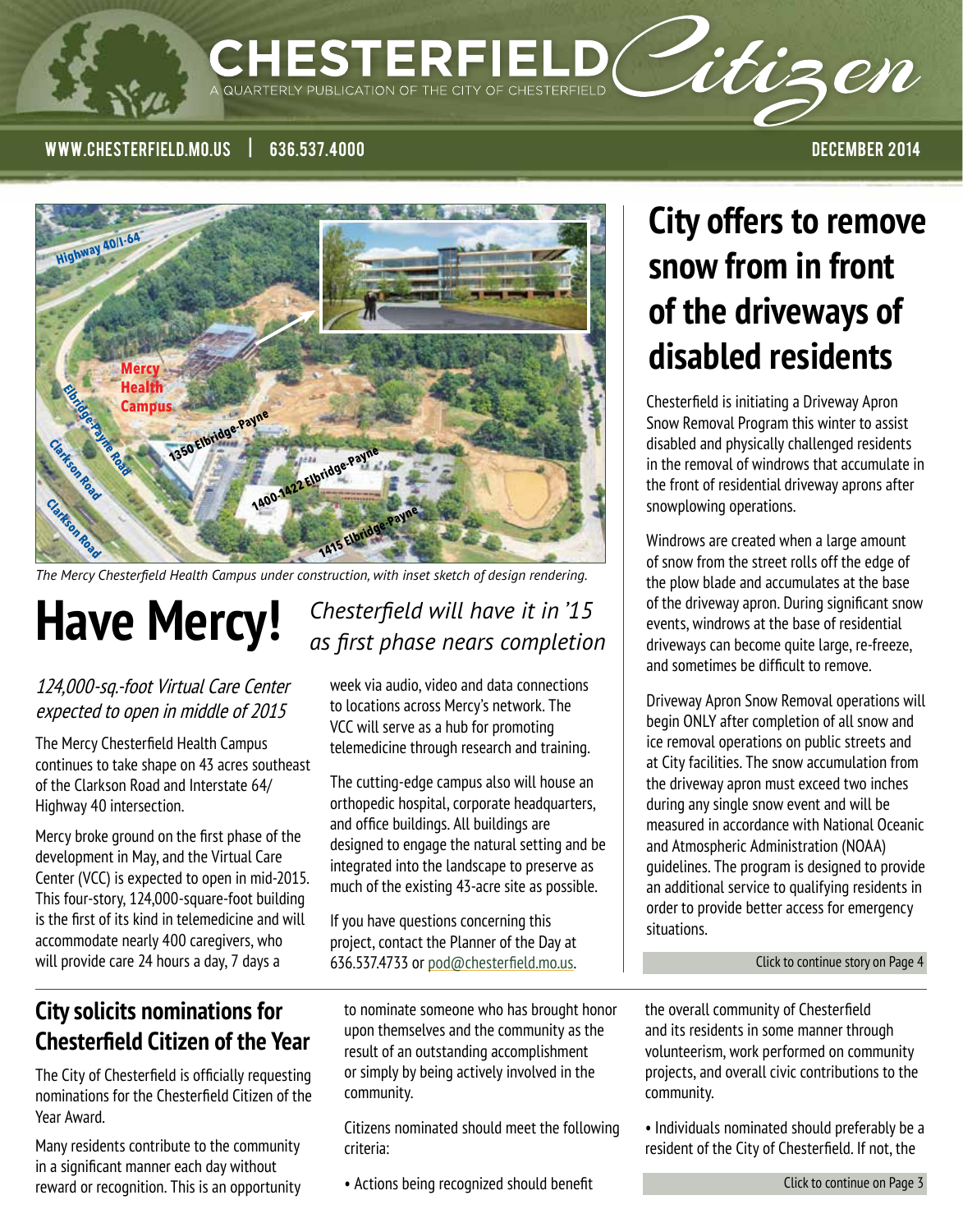#### **MAYOR**

**Bob Nation** 636.537.4711 *Term Expires: April 2017*

#### Council Members

#### **WARD I**

**Barry Flachsbart** 314.434.0471 *Term Expires: April 2016* **Nancy Greenwood** 314.434.3871 *Term Expires: April 2015*

#### WARD **II**

**Derek Grier** 314.229.7232 *Term Expires: April 2015*

**G. Elliot Grissom** 636.536.1281 *Term Expires: April 2016*

#### WARD **III**

**Mike Casey** 314.614.5971 *Term Expires: April 2016*

**Dan Hurt** 636.532.2035 *Term Expires: April 2015*

#### WARD IV

#### **Connie Fults**

636.537.5269 *Term Expires: April 2016* **Bruce DeGroot** 314.704.6290 *Term Expires: April 2015*

#### E-mail addresses

First Initial Last name@chesterfield.mo.us Example: bnation@chesterfield.mo.us

#### City Administrator **Michael G. Herring** 636.537.4711

#### Chesterfield Citizen Editor

**Libbey Tucker** LTucker@chesterfield.mo.us

#### **Chesterfield City Hall 690 Chesterfield Parkway West Chesterfield, MO 63017-0670**

**Phone** 636.537.4000 **Email** info@chesterfield.mo.us **Web** www.chesterfield.mo.us



**Mayor's Message**

### **Chesterfield should strive to be the healthiest city**

Well, it is late October as I write this message for our quarterly newsletter, and I want to wish each and every one a happy holiday season!

We have had a busy and exciting year and are looking forward to another great year in 2015 that will see an even better quality of life for our Chesterfield residents. With that in mind, I am relinquishing my privilege for this newsletter issue to my wife, Louise, who, as a health care professional, has developed a keen insight into an area of our lives that can perhaps help many of us. Her message is self-explanatory and needs no further introduction:

#### **From Louise Nation**

Bob has graciously allowed me to write this newsletter to let you know about a potential undertaking. This has been a banner year for me. Though I've always been an exerciser, this year I was introduced to a phenomenal trainer at a well-known Chesterfield facility that offers fitness classes. My particular instructor does whatever he can to help people get in shape, and for the first time ever, I've lost weight, toned up, and feel great. This experience got me thinking – what if every Chesterfield resident was inspired to do something to make him/her healthier? What if we could attempt to make Chesterfield the healthiest city in America?

As a nurse practitioner at Chesterfield's own St. Luke's Hospital, I care every day for people who are admitted for one problem, but often have other problems, some of which the patient is not even aware. Many of these problems are preventable, and they often lengthen or complicate a patient's hospital stay. Everyone knows that today's medical care/health insurance is incredibly expensive. Anything a community can do to help its residents get healthier is a positive move.

When Bob and I went door-to-door campaigning to hundreds of homes, we learned how intelligent and well-informed Chesterfield residents are. That's why I'd like to try to inspire each and every resident to do something to get healthier – maybe resolve to walk for a half-hour instead of watching TV, maybe lose five pounds, maybe take a CPR or fitness class, or maybe eat more fruit and vegetables. All of these ideas are very do-able goals! As we get closer to a New Year, let's band together as a community and make something positive happen!

Though the goal would be to inspire each person in Chesterfield, there are many things the city could do to help. Some suggestions include biggest loser contests, articles in the newsletter, subdivision and workplace programs, organized walks on the trails, etc. But for these ideas to get off the ground, we'll need an army of volunteers. Your response will determine if things happen. If you are the least bit interested in helping yourself and/or your neighbors and business associates, if you are willing to discuss ideas, make phone calls, write an article or you just have a desire to participate, I need to hear from you! Don't be shy – I work full-time, so I need your help! No particular expertise is necessary, just enthusiasm, effort, and a little time. If interested, please e-mail: gethealthy@chesterfield.mo.us and let's hear your ideas to help make Chesterfield one of the healthiest cities in America.

Sincerely,

foural Nation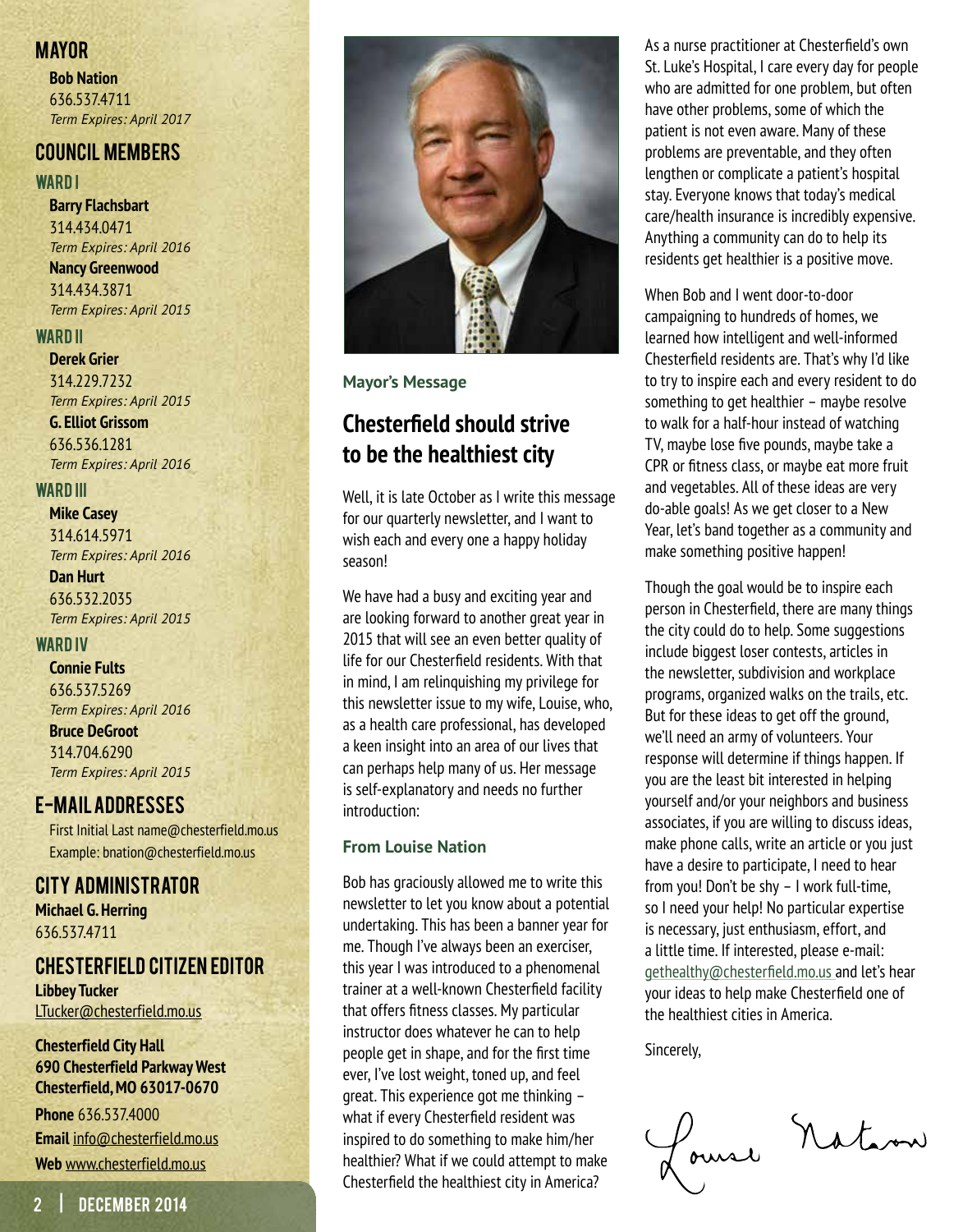# <span id="page-2-0"></span>**Chesterfield will get more bus stop shelters**

The City of Chesterfield and St. Louis County have jointly approved, via the Valley Transportation Development District (TDD),

funding the entire cost for the purchase and placement of bus shelters, at multiple locations currently served by Bi-State/ METRO.

Bi-State/METRO will, in turn, provide the in-kind services needed to complete this project, including site evaluation/analysis

and design of the shelters, preparation of bid specifications, review of proposals, and award of contracts for the purchase and installation of these shelters.

The agency will provide construction

supervision to ensure compliance with all local, state and federal laws. This is a WIN-WIN-WIN for everyone involved and will ultimately result in shelter being provided for those who depend upon Bi-State/METRO to get to and from their jobs in Chesterfield.

Work is expected to begin as early as next spring.

## **If you're happy and you know it read this story**

*Movoto Real Estate recently ranked Chesterfield as the second happiest place in Missouri!* 

Our great city came in as the best in terms of safety, the lowest violent crime rate and in first for its high percentage of residents with a bachelor's degree or higher – 64.2 percent.

The rankings were established for each Missouri city with a population of at least 25,000 from data collected by the 2010 U.S. Census, the 2012 FBI Uniform Crime Report,

#### and [walkscore.com.](http://walkscore.com)

The happy criteria was based on stress factors (including unemployment, commutes, and cost of living), personal safety, household income, percent of married residents, home ownership, percent of residents with a bachelor's degree or higher and walkability score.

In a St. Louis County sweep, Kirkwood finished first and Ballwin third.

To read the full article, visit [movoto.com/mo/](http://movoto.com/mo/happiest-places-in-missouri) [happiest-places-in-missouri.](http://movoto.com/mo/happiest-places-in-missouri)

# **Throwing your hat into the ring?**

Filing for City Council opens on Dec. 16 at 8 a.m. in clerk's office

Candidate filing for the office of Councilmember in each of the City's four wards will begin Tuesday, Dec. 16, at 8 a.m. in the City Clerk's office at 690 Chesterfield Parkway West.

After Dec. 16, hours for filing will be 8:30 a.m.-5 p.m., Monday through Friday. Candidate filing will close Tuesday, Jan. 20, at 5 p.m. The election will be held April 7, 2015.

#### **Qualifications**

To run for a seat on the City Council, candidates must be at least 21 prior to taking office, a citizen of the United States, an inhabitant of the City for one year prior to the election, and a resident of the ward for which they are running for six months prior to the election. For additional information, please call the City Clerk at 636.537.6716.

#### **Voter Registration Information**

Citizens may register to vote at City Hall or most St. Louis County public libraries. The Missouri Voter Registration Application is also available online at [stlouisco.com/elections](http://stlouisco.com/elections). The deadline to register to vote in the April municipal election is March 11.

Continued from page 1»

accomplishment should take place in the City.

#### **Nomination Guidelines**

- One nomination per person per household (spouses can be nominated jointly).
- Previously nominated individuals can be re-nominated.
- A nominee cannot serve on the Selection Committee.
- The person nominating an individual cannot serve on the Selection Committee.

• City Employees will not be considered for the award. Nominations can be submitted electronically by filling out the form on the City's website at [chesterfield.mo.us](http://chesterfield.mo.us) (search "Citizen of the Year") and are due no later than Feb. 6.

### **Citizen of the Year AARP Smart Driver Course set for Jan. 21 at City Hall**

The next AARP Smart Driver Course is scheduled Jan. 21 9 a.m.-1 p.m. at City Hall.

This research-based, fourhour course teaches valuable defensive driving skills, provides a refresher of the rules of the road, safety strategies and tips for how to adapt one's driving to compensate for changes that may come about with aging.

It is taught in a single morning session and does not involve a test. Fees are

\$15 for AARP members and \$20 for non-members. Course graduates

may check with their auto insurance carriers to see if discounts are available.

Reservations are required. For further information or to reserve a seat, contact Officer Paul Powers at 636.537.6769 or ppowers@chesterfield.mo.us.

The program is sponsored by the Chesterfield Police Department and AARP.



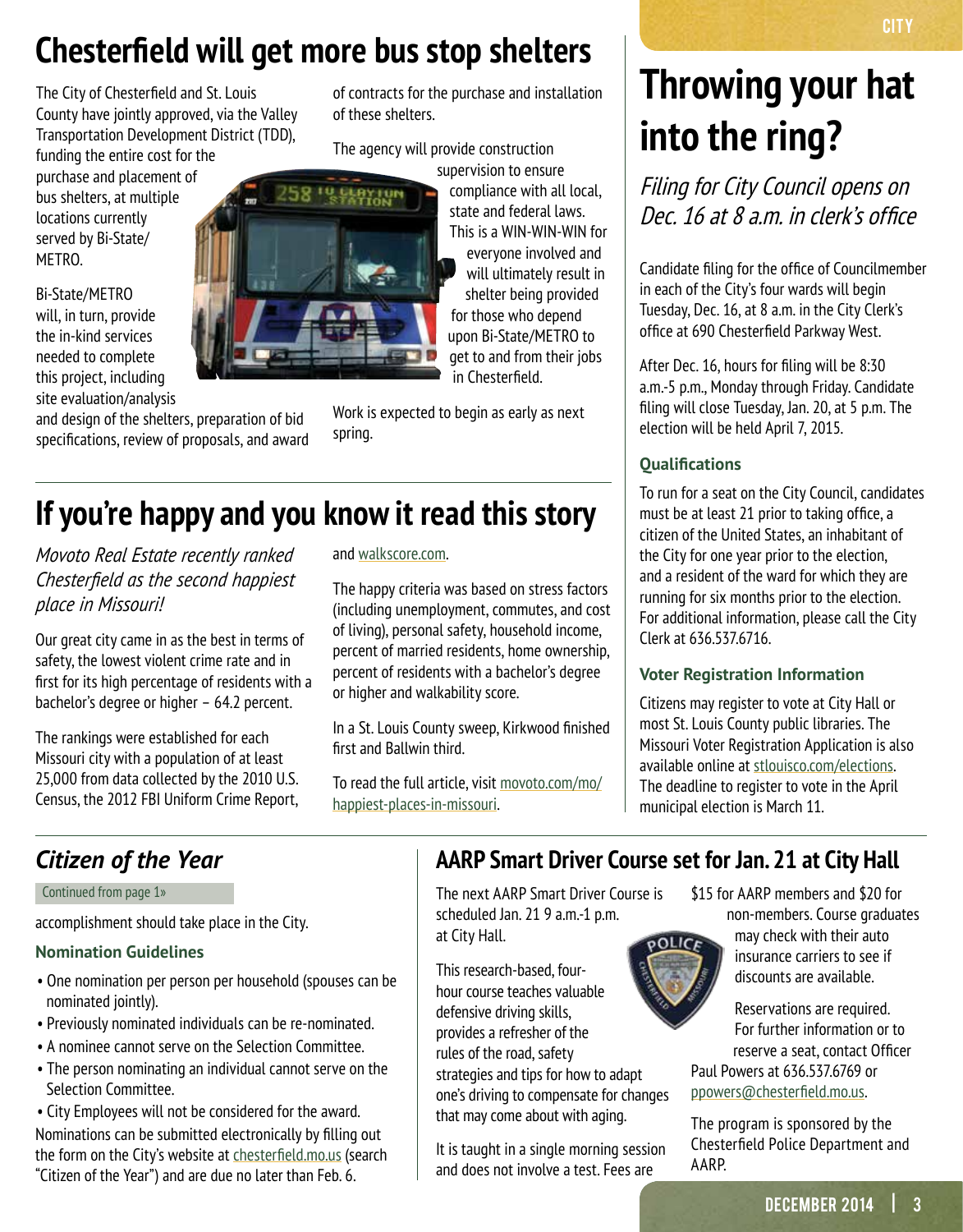### <span id="page-3-0"></span>**Tips for clearing snow from driveway entrance**

progress.

driveways in Chesterfield.

To help reduce the size of the windrow of snow across your driveway, you can clear an area of the street gutter 10 to 15 feet in advance of your driveway. In doing this, you create a "pocket" for the snow to drop off before the plow reaches your driveway. Please be extremely careful when working next to the roadway, especially when snowplowing operations are in

Clearing snow from the street frequently results in blockage of driveways that you've worked hard to clear. Many times during a snow event, a snowplow truck will go by and fill in the end of a freshly cleared private driveway with snow from the roadway.

We know that this can be very frustrating, but snow must be plowed from the centerline of the street to the curb, and City crews are unable to remove snow windrows from 16,000 private

### *Snow removal*

Continued from page 1»

In order to qualify for this program, Chesterfield residents must live in a private, single-family residential home and have a diagnosed medical condition preventing them from removing snow from their driveway. To request this service, residents must complete three forms: Participant Information Form, Physician Confirmation Form and Participant Release Form, which are available on the City's website, [chesterfield.mo.us/forms](http://chesterfield.mo.us/forms-and-permits.html)[and-permits.html](http://chesterfield.mo.us/forms-and-permits.html) under the Public Works drop down menu.

a snowstorm to allow for application review and processing. This program will be implemented on a one-year trial basis and may be discontinued. If you have any questions, please call the City of Chesterfield Department of Public Services at 636.537.4762.

Applications must be received at least two weeks prior to

### **Don't be wrong dealing with public right of way**

Did you know the area between the sidewalk and curb is considered public right of way? Any construction or physical disturbances within the public right of way, including sprinkler systems, invisible fences, the planting or removal of trees, and driveway replacements, require a permit from the Public Services Department.

If a street is not bordered by a

# **City welcomes new businesses**

Eighty new businesses were licensed in the City during the summer and fall, and more than 2,200 renewed their licenses during the annual process. The following are a few of the new businesses providing goods and services in the City:

| Alliance Technology  18102 Chesterfield Airport Road, E          |  |
|------------------------------------------------------------------|--|
| Bella Home Accessories 17676 Chesterfield Airport Road           |  |
| Bishop's Post Restaurant 16125 Chesterfield Parkway West         |  |
|                                                                  |  |
| Chesterfield Spine & Sports Medicine  16216 Baxter Rd, Suite 190 |  |
|                                                                  |  |
|                                                                  |  |
| Footlocker & Kid's FootlockerTaubman Prestige Outlets            |  |
|                                                                  |  |
| Gallery Motor Company 18102 Chesterfield Airport Road            |  |
| Gundaker Construction & Restoration700 Crown Industrial Court    |  |
|                                                                  |  |
|                                                                  |  |
|                                                                  |  |
|                                                                  |  |
|                                                                  |  |
|                                                                  |  |
|                                                                  |  |
| Sandy Kessler Agency 17539 Chesterfield Airport Road             |  |
| Sumits Hot Yoga of STL  17668 Chesterfield Airport Road          |  |

### **Chesterfield planners to answer common homeowner permit and building questions at forum in January**

What permits are necessary to build a deck on my home? Do I need a building permit for an interior remodeling project? What are the requirements for a swimming pool?

If you have these questions or other homeowner inquiries, join us on Jan. 21 at the St. Louis County Public Library-Sachs Branch, at 16400 Burkhardt Pl., at 7 p.m. Aimee Nassif, Planning and Development Services Director, and Jessica Henry, Project Planner, will discuss these planning and development questions and more. No RSVP required.



sidewalk, the public right of way is typically considered the area within twelve feet of the

Movable objects, including basketball goals and decorative landscape boulders, should not be kept in the right of way. If you have questions regarding an object in the public right of way, please call 636.537.4762.

back of curb.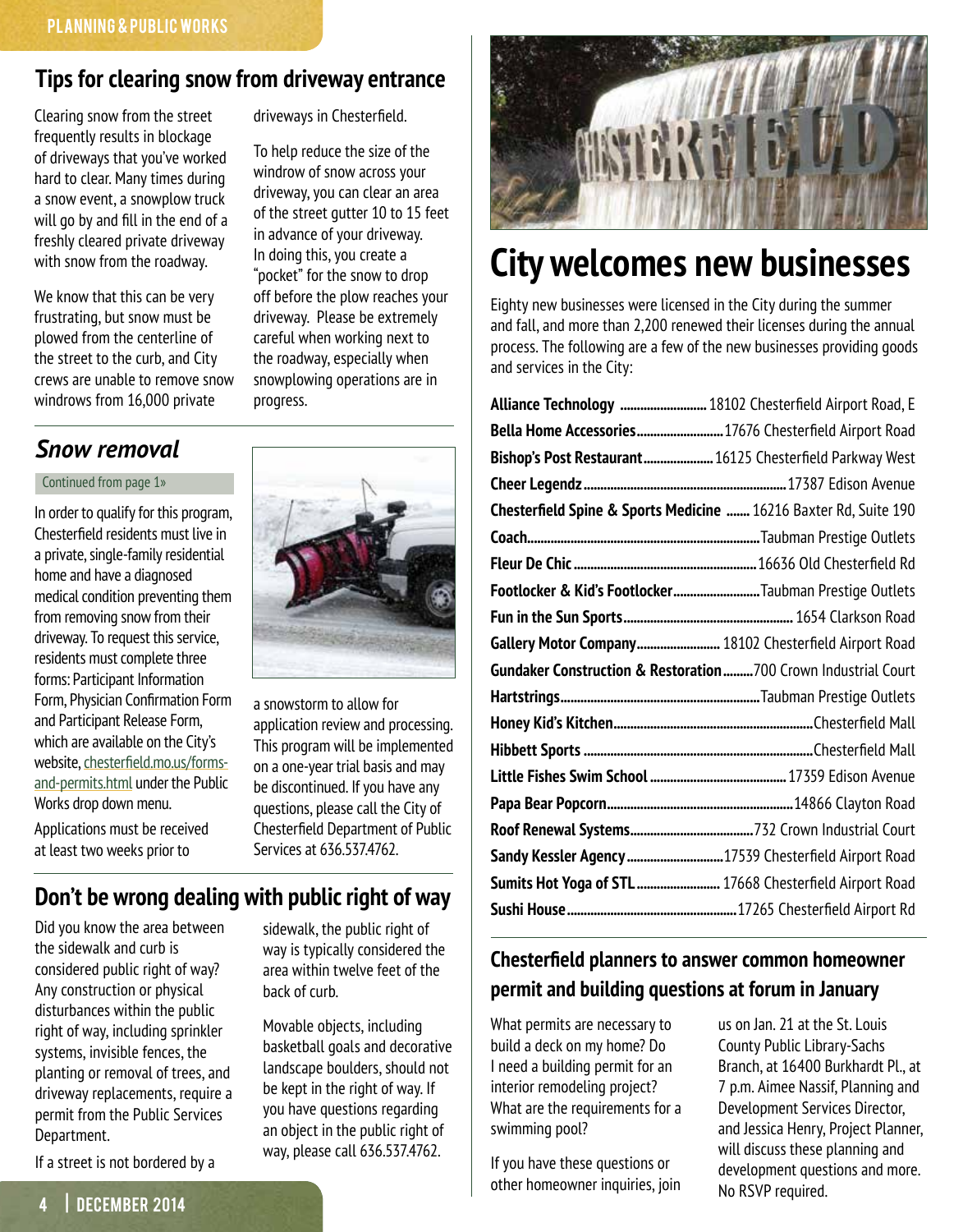#### **PARKS & RECREATION**

# **Tags for Eberwein Dog Park are available soon at City Hall**

Drop by City Hall and pick up a 2015 dog tag so that your favorite family member will not miss out on going to the park in January!

The park is open only to Chesterfield residents and each dog must wear a dog park tag. Dog tags for each dog are \$30 and are available the last week of December at City Hall during normal business hours, or for online registration, go to [chesterfield.mo.us/eberweindogpark.](http://chesterfield.mo.us/eberweindogpark.html) [html](http://chesterfield.mo.us/eberweindogpark.html). To register your dog, you will need to have proof of residency, documentation that the dog has been spayed or neutered, and a rabies record.

#### **Season Pool Pass Sale**

Chesterfield Parks & Recreation Department is offering an Early

Bird Special for Chesterfield residents for its 2015 Aquatic Center season passes. A 10% discount on a family of four season pool pass if purchased from Feb. 2-Mar. 31. For more information, call 636.812.9500 or visit [chesterfield.mo.us](http://chesterfield.mo.us).

#### **Pavilion Rental**

Starting Feb. 17, reservation permits for the use of the pavilion in Central Park may be obtained at City Hall by residents and businesses. The pavilion is available seven days a week from 9 a.m. to dusk. For more information, call 636.812.9500 or visit [chesterfield.mo.us](http://chesterfield.mo.us).

#### **Chesterfield Amphitheater**

Chesterfield Amphitheater, located



*Tennis balls are on the endangered species list at Eberwein Dog Park.*

in the heart of the City, is an openair amphitheater that is matchless in the St. Louis region.

It offers lush landscaping, beautifully designed terraces, and state-ofthe-art technology that provides excellent acoustics for any event.

The scenic wooded trails

surrounding the venue provide an idyllic setting for events, such as concerts, graduations, weddings and corporate events.

For more information, please contact the Parks & Recreation Department at 636.812.9500 or visit [chesterfieldamphitheater.com](http://chesterfieldamphitheater.com).



*From left, Polly Rutherford, Terry Grogan, Dr. Clarice Hutchins (who accepted the donations), Bob Ernst, Su Ghosh, Jeanne Clauson, Donna Pecherski, Jeff Chapple, Jeanne Tevlin, Councilmember Bruce DeGroot, and Darcy Capstick.*

# **CCE's Comfort Bears, blankets donated to Peru**

The Citizens Committee for the Environment (CCE) donated Comfort Bears and Blankets to members of Joining Hands Peru, an organization dedicated to improving the quality of life of the most economically disadvantaged and vulnerable members of society.

Joining Hands Peru partners with many

organizations within Peru and works closely with the community of La Oroya, which, largely due to mining, is one of the ten most polluted places on the planet. The bears and blankets are made possible by the organization Charity Sharity through donations of fabric, sewing notions, yarn and other materials, which are collected at the Committee's annual Earth Day and Recycles Day events.

#### **COMMITTEES**

### **Sign up to receive news, updates for older adults**

Would you like to receive information about all of the newest Older Adult events and programs in Chesterfield?

#### If so, please visit [chesterfield.](http://chesterfield.mo.us/webmail.html) [mo.us/webmail.html](http://chesterfield.mo.us/webmail.html) and

subscribe to our monthly "Information for Older Adults" newsletter. We will send you a monthly email with courses and events, specifically targeted for the older adult population. You can also sign up to receive updates on all of our community events, press releases and dog park information.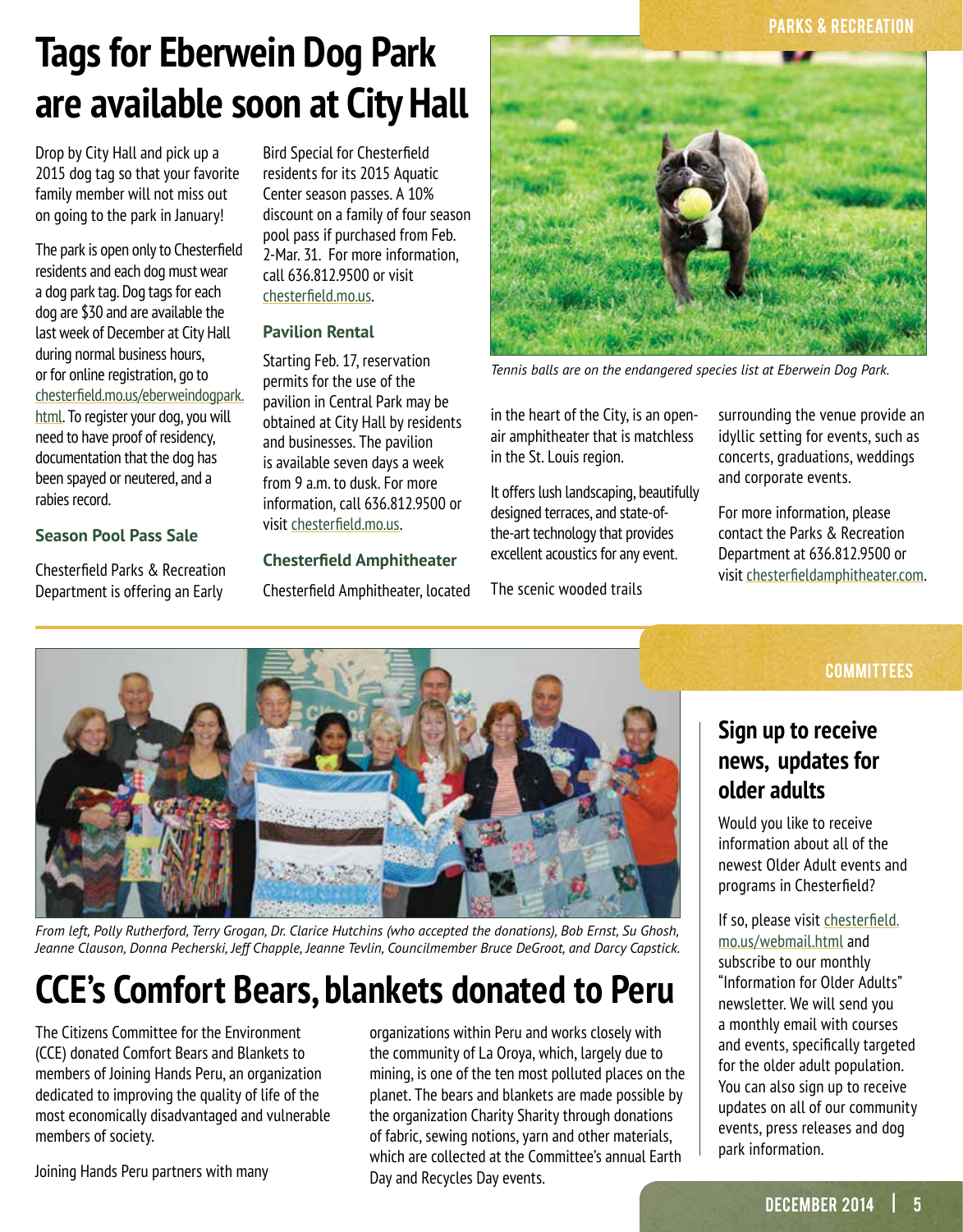## **City receives conservation award from National Wildlife Federation**

Leading a nationwide trend in community action to address wildlife habitat loss, the City of Chesterfield was recognized on its 10th Anniversary of becoming certified as a National Wildlife Federation Community Wildlife Habitat. NWF President Collin O'Mara presented the award at a special ceremony at City Hall in September.

To become an NWF Community Wildlife Habitat, the city, town, county or neighborhood must make a commitment to become a wildlife-friendly by creating multiple wildlife habitat areas in backyards, schoolyards, corporate properties, community gardens,

### **Invasive bush honeysuckle tackled at Faust Park**

On Oct. 18, the Chesterfield Citizens Committee for the Environment (CCE), Boy Scouts of the New Horizons District, and Faust Park staff converged to battle invasive bush honeysuckle at the Grow Native! Demonstration Garden and the main entrance areas of Faust Park.

Bush honeysuckle grows so densely that other plants are shaded out on the forest floor, often leaving nothing but bare soil. This means a great reduction in the food and cover available for birds and other animals. Serious infestations can inhibit tree regeneration, essentially stopping forest succession.

parkland and other spaces.

NWF Community Wildlife Habitats, such as Chesterfield, must also educate citizens about how to garden for wildlife in a sustainable manner and provide the four key elements for wildlife to survive – food, water, shelter and places to raise young. In 2005, Chesterfield became the ninth community in the country and the first in Missouri to become a NWF Community Wildlife Habitat.

"For ten years, Chesterfield's work providing wildlife habitat has served as a model for communities across America," said O'Mara. "At a time when wildlife is facing



*Mayor Bob Nation (left) and Darcy Capstick (right) of Chesterfield's Citizens Committee for the Environment, accept a service award from National Wildlife Federation President Collin O'Mara.*

unprecedented challenges, I commend the leadership of Mayor Nation, the Citizens Committee for the Environment, and countless dedicated

volunteers for partnering with the National Wildlife Federation to demonstrate that wildlife can flourish in a suburban and urban community."



### **Monthly electronics recycling will have new location in '15**

Web Innovations & Technology Services (WITS), a not-for-profit organization, and the City of Chesterfield will team up again to provide residents with a free drop-off location for electronics beginning in February (weather permitting). Other items collected include all sizes of reusable clothes, shoes, toys and baby items that will be donated to families in need.

The e-cycling collection site will be at **Chesterfield Mall** at 291 Chesterfield Center. Items can be dropped off the fourth Saturday of the month, beginning in February, from 9 a.m. to 3 p.m. Fees for items containing lead and other materials may apply. See witsinc.org for more info.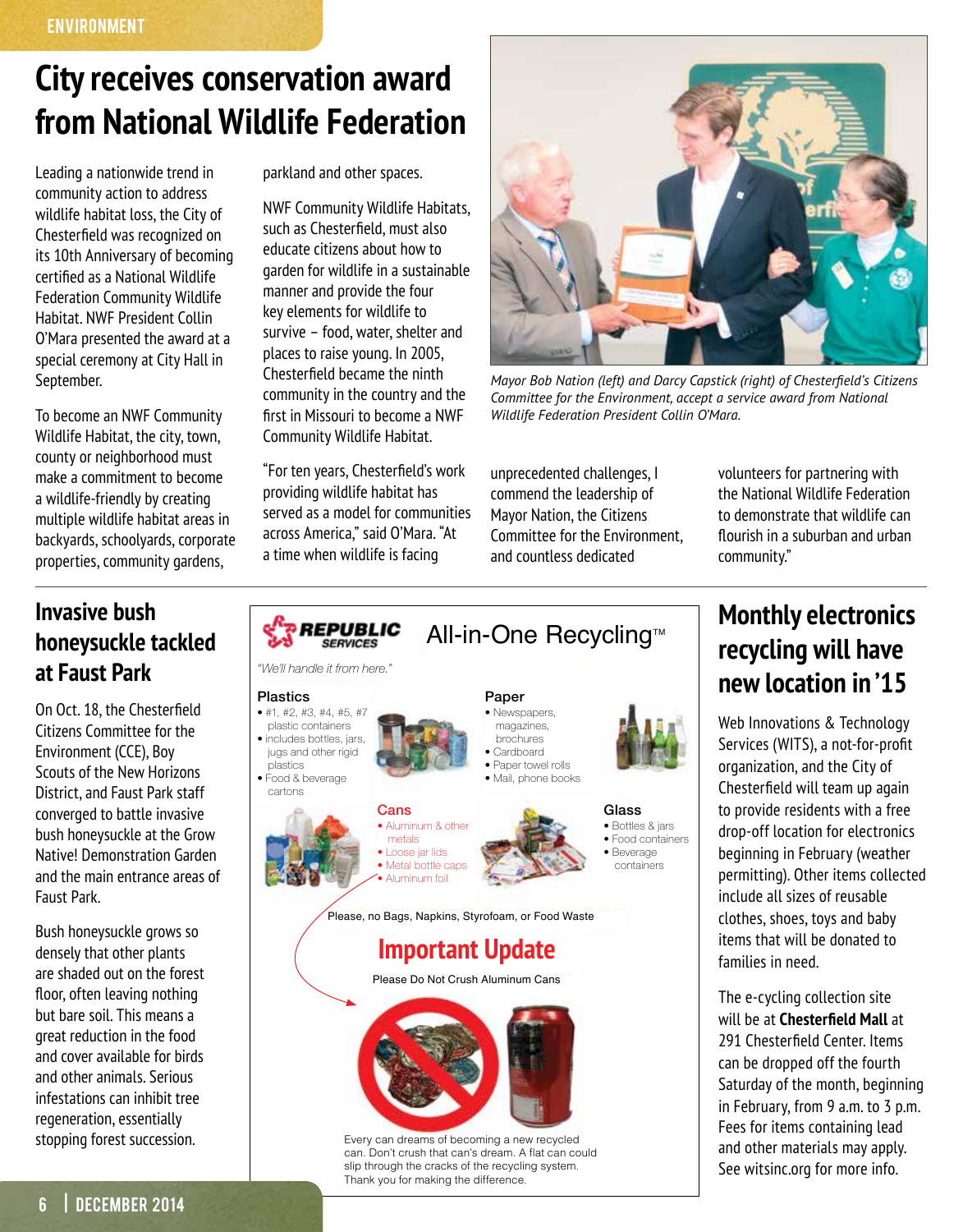#### Chamber of Commerce Events

#### **First Thursday Coffee**

Thursday, Jan. 8 at the Coldwell Banker-Candy Citrin 7:30-9 a.m. each morning

Free for members, \$15 for non-members

This opportunity to openly network with other Chamber members and guests is held on the first Thursday of each month. It includes a continental breakfast donated by the host.

#### **General membership meetings**

Wednesday, Dec. 17 at the Drury Plaza Hotel

Wednesday, Jan. 21 at Old Hickory Golf Course

11:30 a.m.-1 p.m. each day

\$25 for members \$30 for non-members

Each month the Chamber hosts a luncheon that allows time for members to network, enjoy lunch, and listen to presentations.

#### **Economic Development Summit**

St. Luke's Hospital Auditorium

Wednesday, Jan. 28, 8 a.m.-3 p.m.

Join the Chamber as it hosts the 2nd annual Economic Development Summit and hear updates on development projects in Chesterfield, the retail market, and Spirit of Louis Airport, among other topics.

#### **Business After Hours**

Thursday, Jan. 29, 5-7 p.m. • Wingate Free for members, \$15 for guests

Network on a more informal basis and build relationships. All Business after Hours events are on the last Thursday of the month.

For more information, email info@chesterfieldmochamber.com.





*Faust Park features tours of the historic Thornhill home in mid-December.*

### CANDLELIGHT TOURS OF THORNHILL

Friday, Dec. 12, 6-10 p.m.

Saturday, Dec. 13, 6-10 p.m.

Sunday, Dec. 14, noon-4 p.m.

Fees: \$8/adult; \$5/4-12 years old. No charge for children under 4.

Experience the beauty of a holiday at Thornhill, the former home of Governor and Mrs. Frederick

#### **BUTTERFLY HOUSE**

**Nov. 28-Jan. 4: Winter Jewels.** Escape the winter weather and head to the Butterfly House for the annual Winter Jewels celebration. Go on a treasure hunt through the Animal Exhibit Hall, discover the fairy gardens in the tropical conservatory and find new friends in the Gnome Forest. Included with regular admission.

#### **Dec. 6, 7, 13, 14, 20 and 21: Supper with**

**Santa.** Visit the Butterfly House from 4:30-7 p.m. and see Santa before he makes his big trip around the world. Tickets are \$20 per person, \$15 for Missouri Botanical Garden members, and include a pasta dinner, cookies, hot cocoa, crafts, a picture with Santa, a walk through

Bates. The house was built nearly 200 years ago and is located in Faust Park along the gravel road behind the Butterfly House. The customs of the 1820s will surround guests on this selfguided tour through the festively adorned rooms with historically dressed guides in attendance. This is a new event in 2014. Tickets can be purchased at the door or in advance. For more info, call 314.615.8328. To purchase online: [https://reserve.stlouisco.com/RecDynamicsWeb/](https://reserve.stlouisco.com/RecDynamicsWeb/Activities/Search.aspx) [Activities/Search.aspx](https://reserve.stlouisco.com/RecDynamicsWeb/Activities/Search.aspx) (Search: Faust).

the Tropical Conservatory and a photo booth to snap silly keepsakes. Space is limited and reservations are required.

**Jan. 5-30:** Closed for renovations and annual maintenance.

**Feb. 7-8: Hot! Hot! Hot!** Shake off the cold weather blues and join the Butterfly House for tropical-themed fun 10 a.m.-3:30 p.m. each day. Enjoy steel drum music, a toddler sandbox, crafts and face painting. Included with regular admission.

#### For more information, visit [missouribotanicalgarden.org/visit/family-of](http://missouribotanicalgarden.org/visit/family-of-attractions/butterfly-house.aspx)[attractions/butterfly-house.aspx](http://missouribotanicalgarden.org/visit/family-of-attractions/butterfly-house.aspx) or call 636.530.0076.